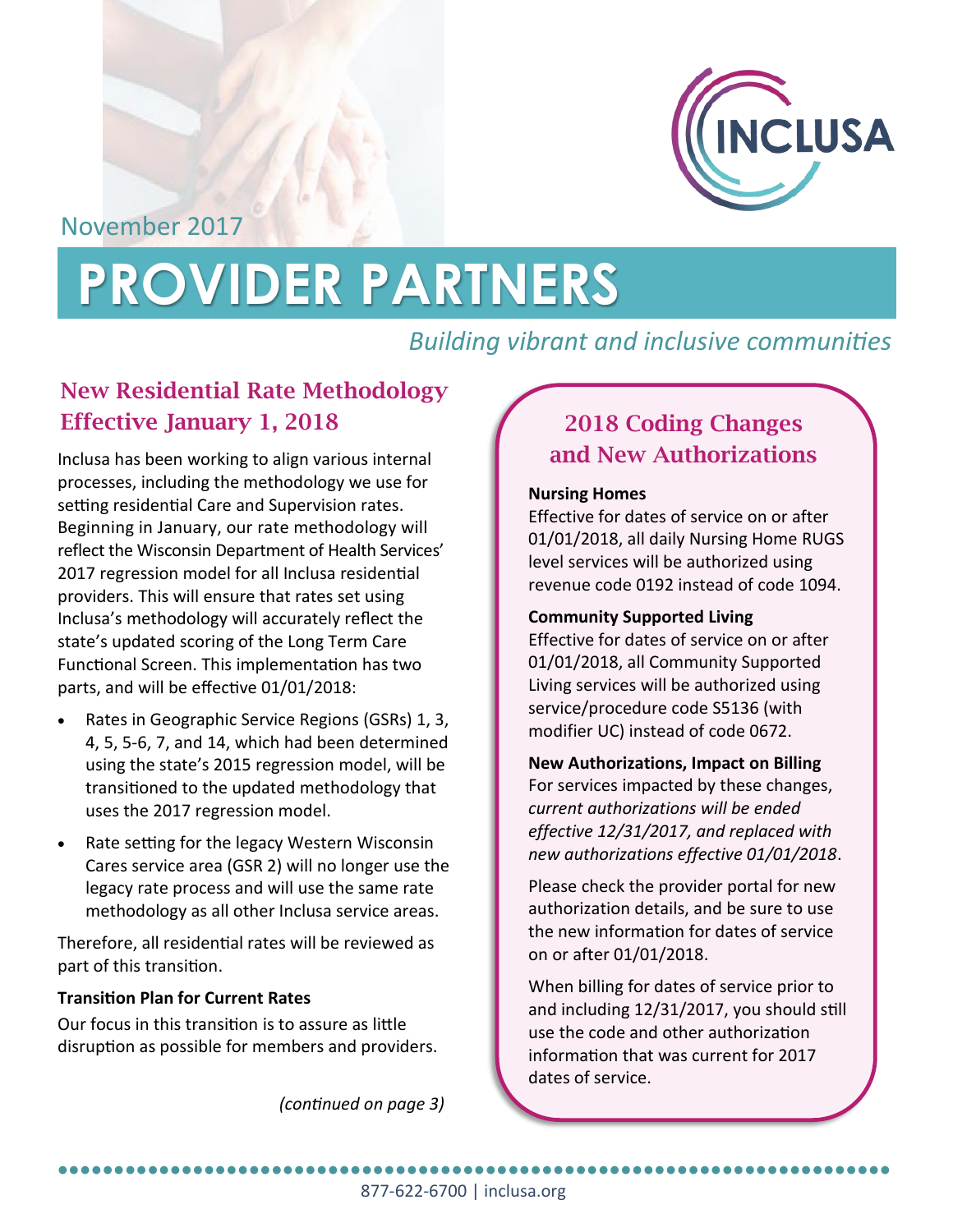## **Influenza Vaccine Submission Reminder for Residential Providers**

The single **BEST** way to prevent the flu is to get a flu vaccine **EACH** year. As part of Inclusa's contract with the Wisconsin Department of Health Services, we are required to submit the influenza and pneumonia immunization rates of our members. To assist us in tracking the immunization information of the Inclusa members you support, we



ask you to please send the data by using this survey link: [www.surveymonkey.com/r/FluPrevention2017.](http://www.surveymonkey.com/r/FluPrevention2017)

In early October you received a detailed communication outlining this submission process. Please submit data per facility location and only

## **PHI Email Security is Provider Responsibility**

Organizations can send Protected Health Information (PHI) via email, if the information is secure and encrypted. Providers are responsible for ensuring that messages are properly encrypted if they are sending any email containing PHI to Inclusa.

If Inclusa receives apparently unsecure PHI email, we will send you the following reminder: "Your last email and/or its attachments were transmitted via an unsecure email which appears to contain information that may be considered Protected Health information (PHI). As a reminder, all electronic correspondence to Inclusa containing PHI must be transmitted via secure/encrypted email in accordance with HIPAA regulations. Thank you for your attention to this matter."

As the sender of the email in question, it will be your responsibility to properly investigate the HIPAA incident and be able to demonstrate to any outside agency (including the U.S. Department of Health and Human Services) that the incident was or was not a HIPAA breach. You must also be able to show what you (as sender) did to mitigate any breaches and complete all proper notifications.

●●●●●●●●●●●●●●●●●●●●●●●●●●●●●●●●●●●●●●●●●●●●●●●●●●●●●●●●●●●●●●●●●●●●●●●●●●

include dates when an actual vaccination or decline occurred (no future dates). *Important note*: while members have the right to refuse the vaccination, we still want to capture this information in the survey.

We understand how busy your staff are, and through this collection process we

hope to reduce contacts from care teams inquiring about vaccination information for Inclusa members. If you have any questions about this process, please contact the Quality Innovation Department at [QualityInnovation@inclusa.org.](mailto:QualityInnovation@inclusa.org)

> **Reminder**: Our provider partners can communicate securely with Inclusa staff using the Inclusa Secure Message Center. To create your account, simply go to [securemail.inclusa.org.](http://securemail.inclusa.org/) Once you are logged in, you'll be able to compose and send secure messages to any Inclusa email address.

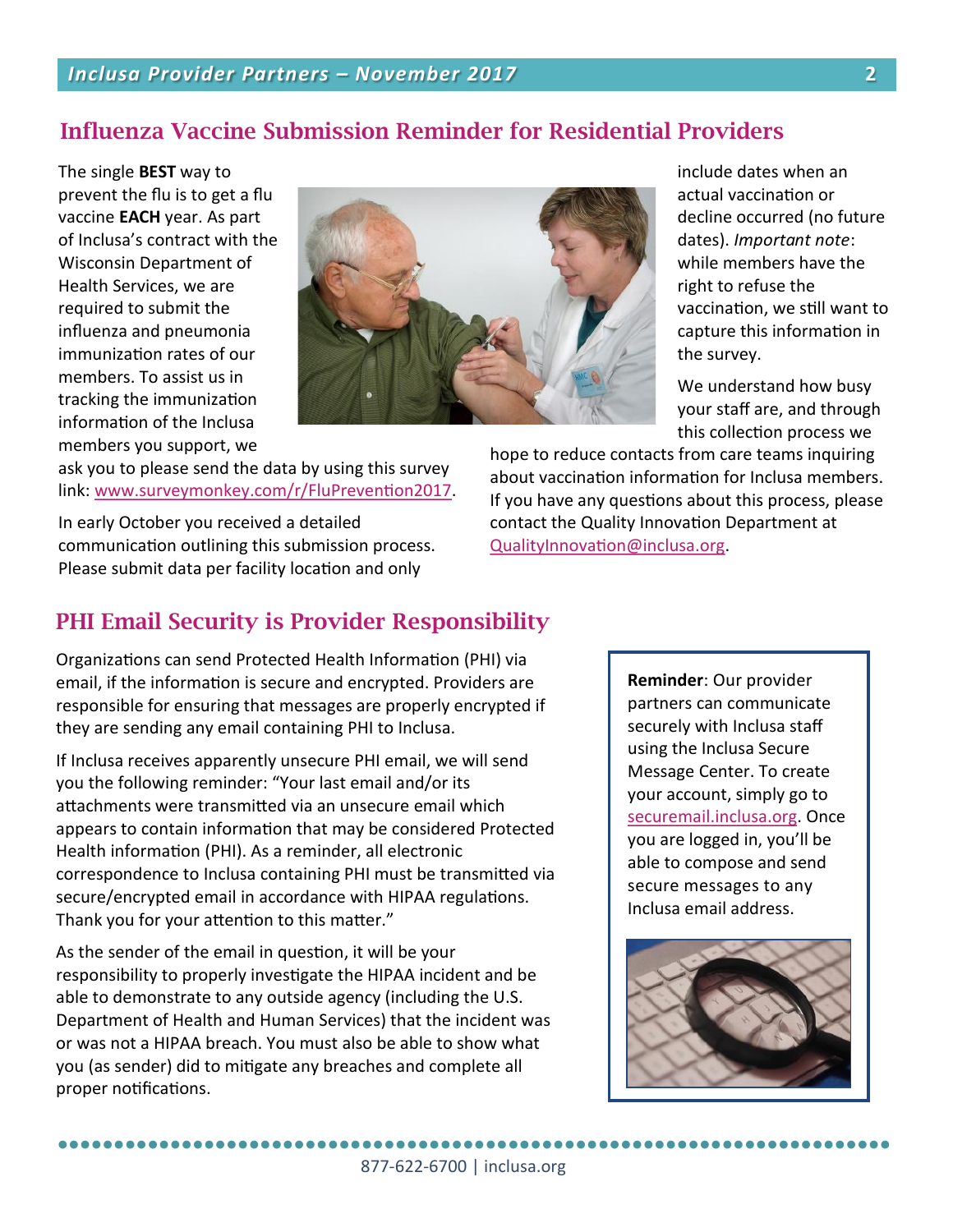

# **Ahora Disponible en Español: Dementia Care Training Course for Community Members**

The UW-Oshkosh Center for Career Development and Employability Training (CCDET), along with the Wisconsin Department of Health Services, has developed a Spanish version of the Dementia for Community Members course. There is no cost for this 20-minute online training, which is designed for community members who interact with people living with dementia within a community setting. For more information or to register, please visit [www.uwosh.edu/dementia.](http://www.uwosh.edu/dementia)

### **New Rate Methodology** *(continued from page 1)*

In order to ensure a smooth transition while working toward continued movement of rates into the new methodology, a transition logic was created to develop rates for any existing placement for the first year of full implementation. For more information about the rate model and transition plan, please see the Residential Rate Methodology Presentation at [www.inclusa.org/providers/resources.](http://www.inclusa.org/providers/resources)

#### **Opportunities to Discuss New Rate Methodology**

To support a collaborative approach to this change, Inclusa has created opportunities for providers to request both member- and provider-specific reviews. Additionally, there will be an opportunity for providers to meet 1:1 with Inclusa Community Resources/Provider Relations staff during November and December to discuss any concerns they have. To schedule an individual meeting to discuss our approach to establishing 2018 rates for members you support, please contact: [InclusaRates@inclusa.org.](mailto:InclusaRates@inclusa.org)

#### **Rate Packets**

Informational packets containing important details about the new Residential Rate Methodology were mailed to residential providers on 11/01/2017.

#### *If you have not received your rate packet:*  please contact [InclusaRates@Inclusa.org](mailto:InclusaRates@Inclusa.org) as soon as possible.

If you have questions about the information in your packet, please contact:

- Jan Ash Jan.Ash@inclusa.org 715-598-2448
- Becky Kuehl Rebecca.Kuehl@inclusa.org 715-301-1652
- Linnea Fiser Linnea.Fiser@inclusa.org 608-785-3630
- Karla Lubinski Karla.Lubinski@inclusa.org 608-785-9903
- 1-2 Bed Adult Family Home providers, please contact:
- Angela Young Angela.Young@inclusa.org 608-647-1531

Though current placements may experience rate increases or decreases as part of this transition, the purpose of the new methodology is to better align rates with the acuity of the member and level of service provided.

Thank you for your ongoing partnership and the high-quality support you provide to Inclusa members.

●●●●●●●●●●●●●●●●●●●●●●●●●●●●●●●●●●●●●●●●●●●●●●●●●●●●●●●●●●●●●●●●●●●●●●●●●●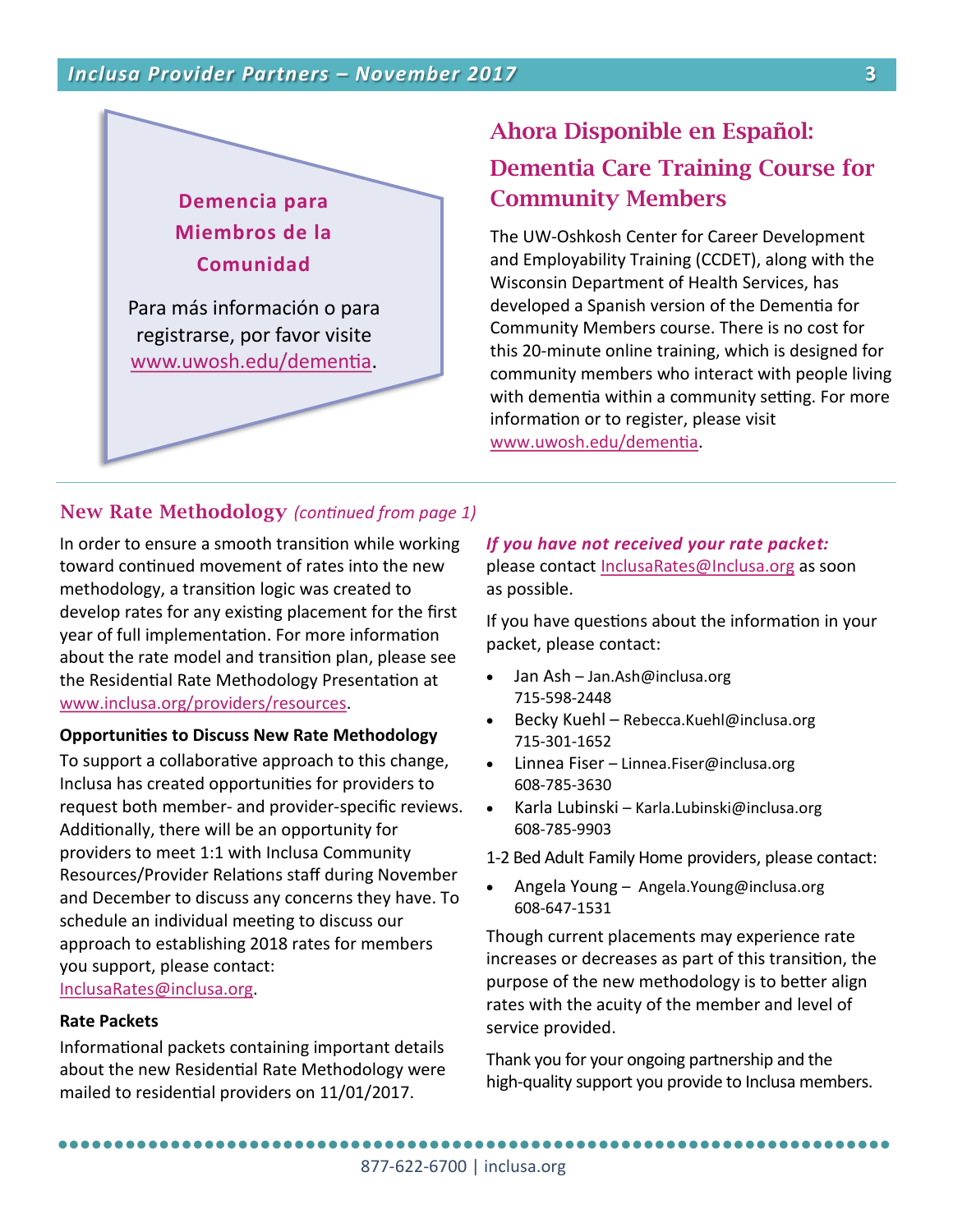## **Room and Board Changes for 2018**

The Inclusa Finance Department has announced the following changes to residential Room and Board (RB) billing, which will be effective January 1, 2018:

- The member's RB billing will reflect updated Wisconsin/U.S. Department of Housing and Urban Development (HUD) rates.
- The member's RB billing will be based on the member's monthly available income and allowable expenses, calculated in accordance with Wisconsin Department of Health Services regulations.
- If the member reports any changes in income (other than Social Security), have this information forwarded or direct the member to the billing contact on the bottom their billing statement.
- Inclusa will no longer bill shared room rates.
- RCACs in the legacy Western Wisconsin Cares service area (GSR 2) will no longer collect RB from the member. This amount will be part of the provider's claim submission to Inclusa, and Inclusa will bill the member.

Members and/or financial representatives were informed of these changes with their billing statements (or in a separate mailing for the RCAC change). Providers may send rent information requests for Inclusa members to the contact for the facility location county as shown below.

## **HCBS Settings Rule – Door Lock Requirements FAQ**

In 2014, the Centers for Medicare and Medicaid Services released new federal requirements for home and community-based services (HCBS), which include a door lock requirement for

residential providers. The Wisconsin Department of Health Services (DHS) has received numerous questions concerning the door lock rule and, in response, has published a resource to assist providers



in complying: [Frequently Asked Questions \(FAQs\)](http://www.dhs.wisconsin.gov/publications/p01817.pdf)  [about Door Locks in Adult Long](http://www.dhs.wisconsin.gov/publications/p01817.pdf)-Term Care [Residential Settings](http://www.dhs.wisconsin.gov/publications/p01817.pdf) (pdf).

You can find the door lock FAQ and FAQs on other HCBS topics on the [HCBS Settings Rule](http://www.dhs.wisconsin.gov/hcbs/faq.htm)  [Frequently Asked Questions \(FAQs\)](http://www.dhs.wisconsin.gov/hcbs/faq.htm) page.

Providers may also contact HCBS settings rule staff with questions about the door lock rule or other HCBS settings requirements, at [dhshcbsettings@dhs.wisconsin.gov](mailto:dhshcbsettings@dhs.wisconsin.gov) or 877-498-9525.

| <b>Rent Information Requests</b>                                                                                                                                                                                |                                                                                                    |
|-----------------------------------------------------------------------------------------------------------------------------------------------------------------------------------------------------------------|----------------------------------------------------------------------------------------------------|
| <b>Facility County</b>                                                                                                                                                                                          | Contact                                                                                            |
| Chippewa, Columbia, Crawford, Dodge, Dunn, Eau Claire, Grant, Green,<br>Green Lake, Iowa, Jefferson, Juneau, Lafayette, Marquette, Pierce,<br>Richland, St. Croix, Sauk, Taylor, Washington, Waukesha, Waushara | Melissa Hohneke<br>Melissa.Hohneke@inclusa.org<br>phone: 608-647-1525 • fax: 608-647-4754          |
| Ashland, Barron, Bayfield, Burnett, Douglas, Florence, Forest, Iron,<br>Langlade, Lincoln, Marathon, Oneida, Polk, Portage, Price, Rock, Rusk,<br>Sawyer, Vilas, Washburn, Wood                                 | <b>Nancy Gear</b><br>Nancy.Gear@inclusa.org<br>phone: 715-204-1746 • fax: 715-345-5725             |
| Buffalo, Clark, Jackson, La Crosse, Monroe, Pepin, Trempealeau,<br>Vernon                                                                                                                                       | <b>Stacy Gilbertson</b><br>Stacy.Gilbertson@inclusa.org<br>phone: 608-785-6359 • fax: 608-785-6315 |

#### **Rent Information Requests**